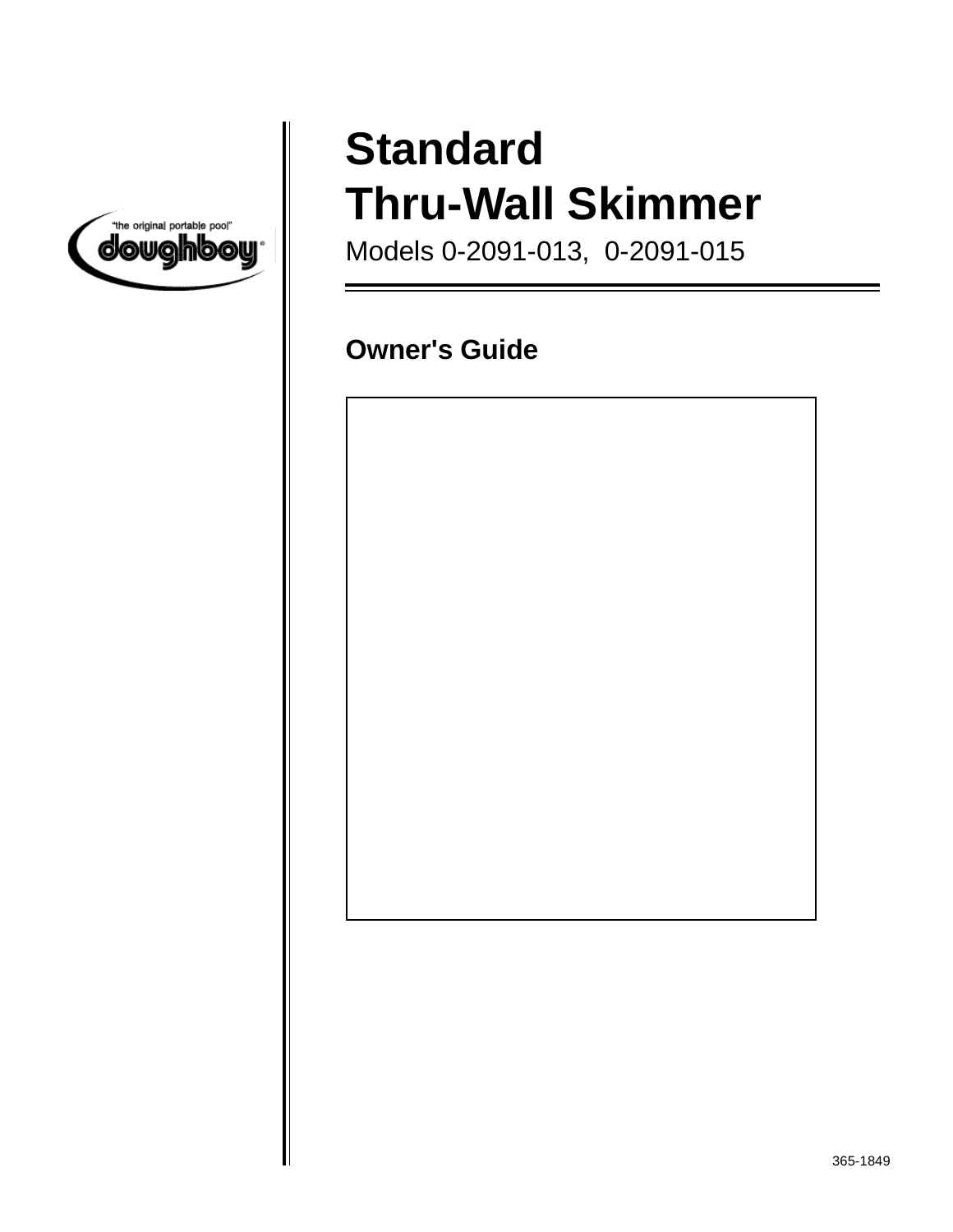**Your new Doughboy Thru-Wall Skimmer makes pool maintenance easier and more convenient. Leaves, insects and floating debris are pulled from the pool into the skimmer basket. Clean the basket regularly to help your pool stay sparkling clean and sanitary. The numbers in parentheses (00) refer to key numbers in the illustration on page 5.**





#### **Tools You Will Need**

• Large Nail (Approx.. 2" Long) • Flat Head Screwdriver • Phillips Screwdriver • Razor Knife

#### **POOL PREPARATION**

The pool must be properly erected per Doughboy's Pool Assembly & Installation Instructions. There should be approximately 2' of water up the metal wall so the liner is under weight and stretched to proper position prior to installing skimmer. NOTE: The liner cannot be shifted after the skimmer entry holes have been cut.

#### **SKIMMER INSTALLATION**

- 1. Remove all components from carton. Remove lid from skimmer by sliding forward and lifting. Remove basket and hardware package from skimmer.
- 2. Attach standard weir assembly (7) to skimmer (3) using three screws (8). Push the weir inside the skimmer so that the foam side is down.
- 3. Firmly press a piece of plywood large enough to cover the skimmer wall cutouts against the liner and over the cutouts. **From outside the pool, use a razor knife to trim the liner away using the edge of the rectangular wall cutout as a guide. When finished, trim away the liner around the vacuum port cutout in the same manner.**
- 4. Install the upper faceplate u-gasket (9) into the rectangular opening making sure that the liner edges are completely under the gasket. Adjust the gasket so that the flanges lay flat against both the liner and outside pool wall. Punch out the two top corner holes using a nail. Install the lower faceplate u-gasket (10) into the vacuum port opening. Position the faceplate (15) over the gaskets and insert two large self-threading screws (14) into top corner holes and carefully push the screws through the holes which have been pierced in the liner. From outside the pool, align the skimmer body with these screws. Lightly tighten the two screws (Fig.3).



5. Using a nail and the faceplate as a guide, pierce the 13 additional holes through the liner. Insert and lightly tighten the remaining 13 screws (14) through the faceplate, gaskets, liner, pool wall, and into corresponding holes on the skimmer. Tighten all screws firmly and evenly, alternating left and right, top and bottom.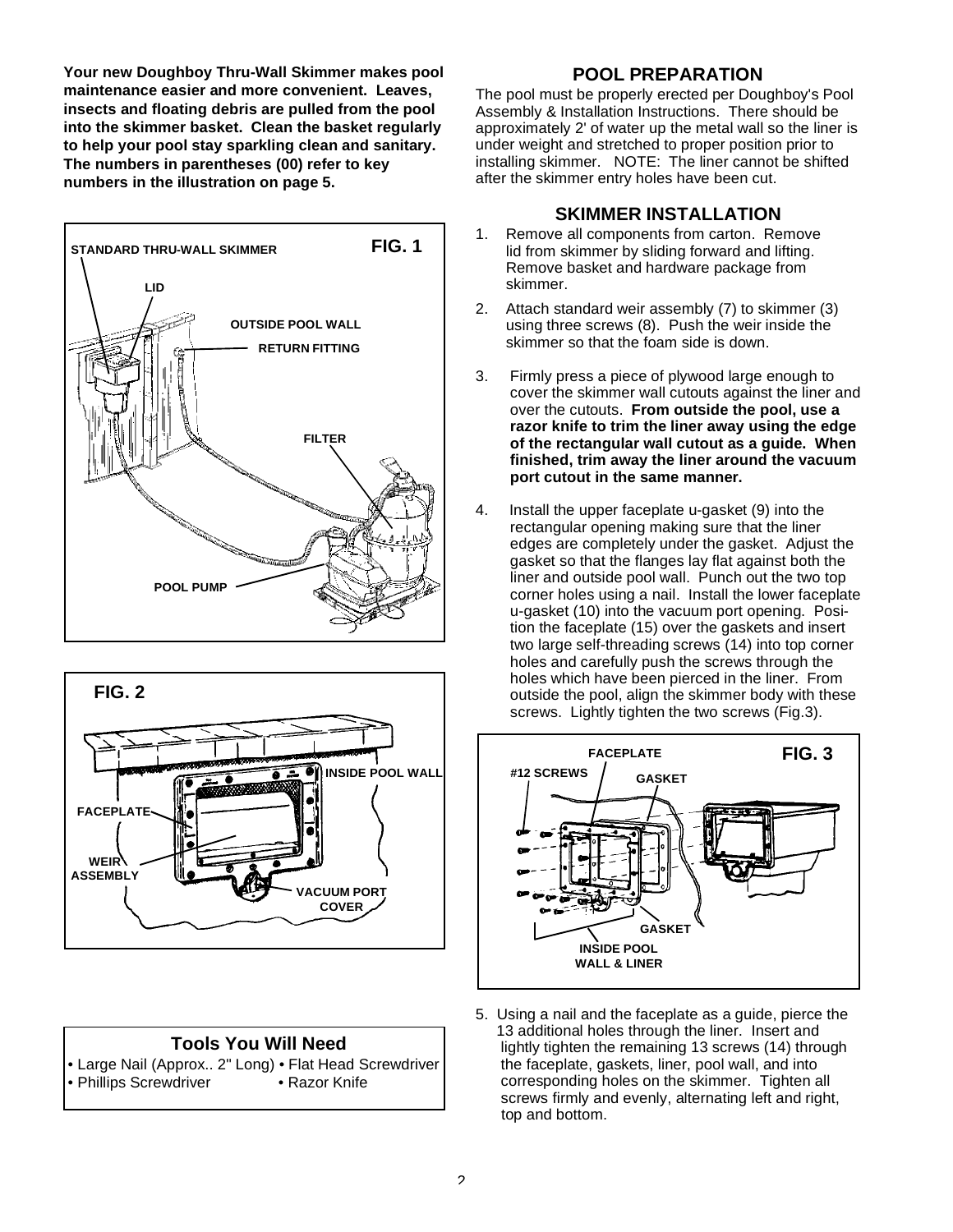

NOTE: The gasket around the vacuum adaptor is required to assure a tight seal around the vacuum adaptor when vacuuming.

6. Attach vacuum port cover (12) and retainer (11) to faceplate using screw (8).

#### **RETURN FITTING INSTALLATION**

- 1. Locate a board large enough to cover the return fitting cutout. From inside of pool, use the board to hold the liner against the cutout in pool wall. Keep hands away from hole to avoid injury. From outside of pool, use the cutout as a guide and cut away the liner with a razor knife.
- 2. Install the return fitting u-gasket (17) into the wall opening making sure the liner's edge is trapped under the gasket. Insert the threaded end of the return fitting adaptor (18) through the wall from inside pool.
- 3. Hold the return fitting body (16) so the hose fitting end points straight up while turning the adaptor from inside the pool. When the adaptor just begins to crush the gasket, hold the adaptor from turning while rotating the body clockwise to its straight down position.
- 4. If the assembly does not feel snug, rotate the return fitting body back to the up position. Rotate the adaptor inside pool an additional 1/4 turn, then rotate the body to the down position again. Repeat this procedure as required.
- 5. Install eyeball insert (20) into eyeball (21). Hold the eyeball inside the adaptor (18) with insert toward inside. Thread on the return fitting cover (22) to secure eyeball position so it directs flow away from skimmer opening. Do not overtighten.

#### **CONNECTING SKIMMER TO FILTER**

Install the filter and pump as far from the pool wall as possible so they may not be used as steps by children. Instructions in your Filter Owner's Guide will tell you how to connect the skimmer to the filtering system. Follow those instructions carefully. When you have completed them, refer to Doughboy's Pool Assembly & Installation Instructions to fill pool. The correct water level will be midway between the two water level marks on the skimmer faceplate. Inspect skimmer installation for leaks when pool is filled. On-going leaks from skimmer or wall fittings may cause pool wall damage which eventually may result in pool wall failure.

**CAUTION: Always keep the water level in your pool between the water level markers on the skimmer faceplate.** The pump must be able to draw water from

the pool to operate. Never run the pump with the pool water level so low that no water passes to the pump. This may cause the pump seal to overheat and permanent damage may occur.

### **ROUTINE CARE & MAINTENANCE KEEP YOUR POOL SPARKLING**

You can take steps to reduce the amount of maintenance needed to keep your pool sparkling.

- 1. Provide a clean walkway leading to your pool entrance.
- 2. Rinse off patio and area around pool regularly.
- 3. Bathers should rinse off (especially their feet) before entering pool.
- 4. Maintain the proper chemical balance in your pool. Hot days will cause chemicals to dissipate rapidly.
- 5. Remove floating leaves and debris with a leaf skimmer.
- 6. Empty skimmer basket frequently.
- 7. Vacuum pool bottom to remove settled debris.

#### **DOUGHBOY POOL CARE**

Refer to Doughboy's "Safety First Pool Use Handbook" for correct use, care, and chemical treatment of Doughboy pools.

#### **CHLORINE INSTRUCTIONS ALWAYS READ AND FOLLOW CHEMICAL MANUFACTURER'S SAFETY PRECAUTIONS FOR HANDLING CHLORINE**

**WARNING! DO NOT PLACE CHLORINE TABLETS IN THE SKIMMER BASKET!** Putting chlorine tablets directly into the skimmer basket will destroy the basket and internal components. We recommend against adding any kind of chemicals directly into the skimmer! Please read the following instructions carefully. Chlorine is a strong chemical. Improper use could result in serious, permanent damage to the pool liner. This damage could include "white spots", wrinkles or breakage (brittle vinyl). Such damage is not covered under warranty.

#### **IMPORTANT: Pump should always be "ON" when adding any chemicals to pool water.**

#### **WITH DISPENSER**

**Dry Chlorine** (tablets, sticks, granules, or powder). Use one of the following types of chlorine dispensers:

- Floating Dispenser: Use only when pump and filter are running. Dispenser must circulate in pool for safe distribution of chlorine.
- Automatic feeder (in-line or off-line).
- Chlorine generator Approved for use. Releases chlorine from salt.

Ask your Doughboy dealer to recommend the best type of dispenser for your pool and area conditions. Follow manufacturer's instructions for correct use.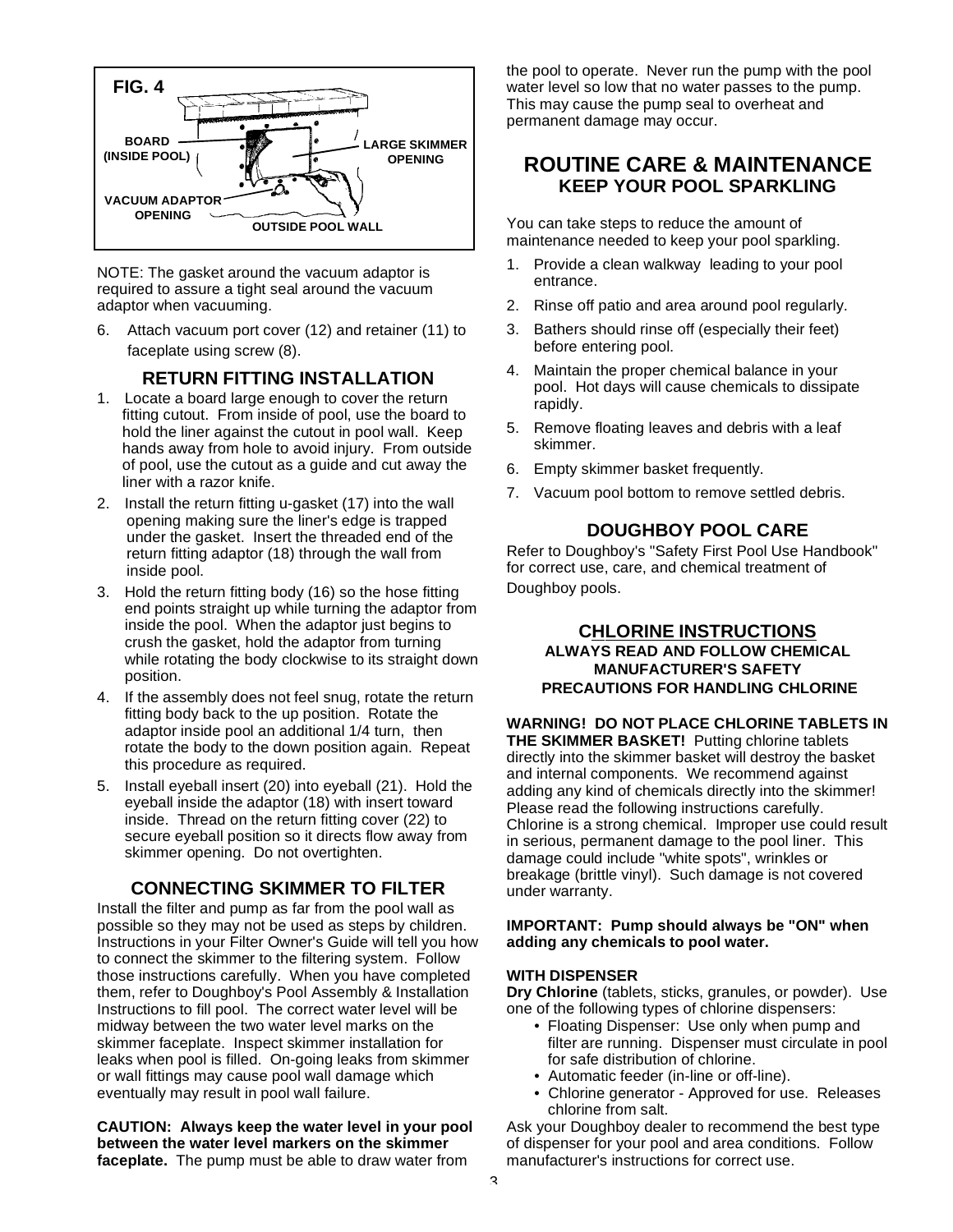#### **WITHOUT DISPENSER**

**Dry Chlorine:** Use granules or powder only. Never pour dry chlorine directly into the pool water. Mix with pool water in a clean plastic container following chlorine manufacturer's safety instructions. When all chlorine has dissolved, pour solution into pool water at the return fitting. Water returning to the pool will properly distribute chlorine.

**Liquid Chlorine:** Liquid chlorine concentrate may be poured directly into pool water. Carefully add liquid chlorine to water at the return fitting. Water returning to the pool will distribute the chlorine. Follow chemical manufacturer's instructions for use of liquid chlorine.

#### **EMPTY SKIMMER BASKET**

Stop pump. Remove skimmer lid (2) to clean skimmer basket (1). CAUTION: Before lifting basket out, check for "STILL ALIVE" insects such as hornets, bees, etc. that could sting you. Then slowly lift basket out and empty it. Replace basket and lid. Start pump to resume normal skimmer operation. Clean basket regularly.

#### **VACUUMING**

Empty the skimmer basket prior to vacuuming. Clean the filter following manufacturer's instructions.

- 1. Stop pump. Assemble vacuum head, handle and hose (A good smooth bore 1-1/2" hose will give the best vacuuming results). Attach free end of hose to the double tapered end of vacuum adaptor (13).
- 2. Start pump. Hold the free end of the hose against the return fitting discharge. This will force air from the hose. When the bubbles cease to rise from the vacuum head, all the air is removed. (Fig. 5 and Fig. 6). Stop pump.



- 3. Bend the vacuum port cover (12) to the down position. Insert the tapered end of the vacuum adaptor with hose attached into exposed opening using a twisting motion. (Fig. 7).
- 4. The lid (2) performs two functions. In normal position, it covers the top of the filter. During vacuuming, this same lid becomes the sealing plate for the vacuuming. Be sure pump is "OFF". Remove the lid, rotate it 90° and lower it inside (handle grip up) to rest above the basket. Make



sure air is not trapped under the lid. Trapped air will cause the lid to rise.

**CAUTION:** Never attempt to install the lid in the vacuuming position while your pump is running. The lid may suddenly be drawn down into position due to the pump's high suction action. You may injure your hands or fingers.

- 5. With the lid in place, start pump and operate vacuum over pool floor.
- 6. When finished vacuuming, stop pump. Remove the vacuum hose with vacuum adaptor attached from the pool. Clean the skimmer basket and your filter. Move the lid to the original position on top of the skimmer. Start pump to resume normal skimmer operation.

#### **WINTERIZING (FREEZING CLIMATES)**

We strongly recommend, for the protection of your skimmer, liner and pool wall, that you purchase and install the DOUGHBOY Winterizing Kit (0-2099-001). This kit will allow removal and storage of your skimmer and filtering system, and should eliminate any possibility of damage due to winter peril. **CAUTION:** Removing the skimmer without installing a winterizing kit is very dangerous to the pool wall, liner, and pool installation, and voids any warranty. Filter damage caused by freezing temperatures is not covered by product warranty.

- 1. Drain pool to 6 inches below the eyeball return fitting.
- 2. Remove skimmer from pool, clean and store.
- 3. Install the DOUGHBOY Winterizing Kit per Kit instructions.
- 4. Remove the return fitting eyeball by unscrewing the cover. Replace the eyeball with the shut-off disc (18) and reinstall the cover.

**NOTE:** The shut-off disc can be useful for plugging off the return fitting should maintenance be required on the filter or pump.

5. For spring start-up, follow instructions under SKIMMER INSTALLATION in this guide.

#### **REPAIR & MAINTENANCE**

Contact your local Doughboy dealer for original replacement parts. Retain this owner's guide for reference when ordering parts. Periodically inspect faceplate screws for tightness. Retighten if loose.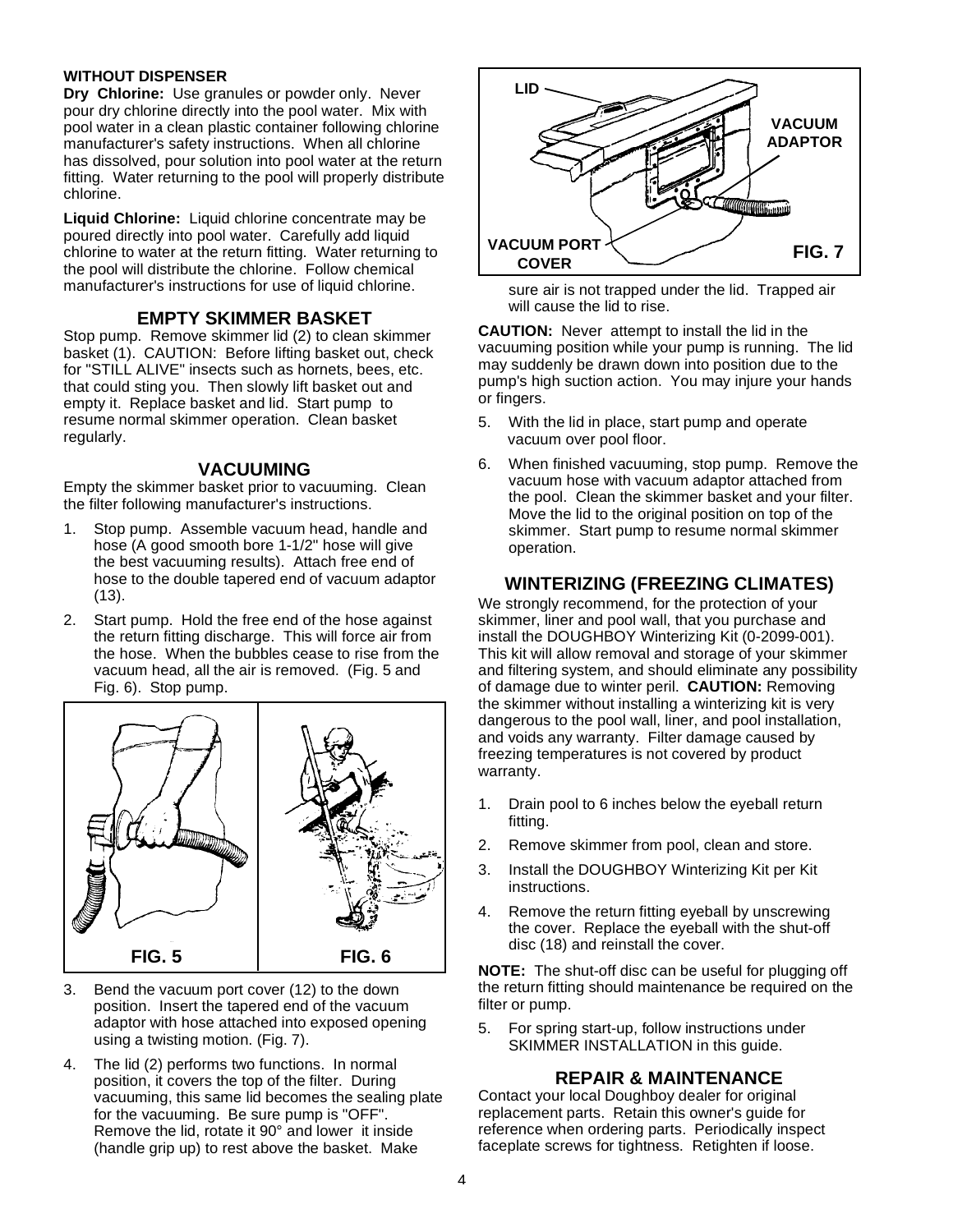# **EXPLODED PARTS**

**Standard Thru-Wall Skimmer MODELS: 0-2091-013 (Almond)**  $\overline{\mathcal{Q}}$  **0-2091-015 (Gray)**  $\left( \bigcap \right)$  $\Omega$  $\binom{2}{2}$ **(20)** 伍  $\Omega$  $\bigcirc$ စ်စ $\mathbb Q$  $\bigodot$  $\textcircled{\scriptsize{13}}$  $\mathbf{u}$ ( 9  $\left( \mathbb{E}\right)$  $\left( \mathbf{14}\right)$ 8  $(13)$ **OWNER'S GUIDE**  $\Omega$ **WARRANTY CARD**  $\left| \frac{1}{2} \right\rangle$  $\overline{\mathbf{1}}$ 

| MODEL 0-2091-013 PARTS LIST (Almond) |           |            |                              |             |          |     |                                     |  |  |  |  |
|--------------------------------------|-----------|------------|------------------------------|-------------|----------|-----|-------------------------------------|--|--|--|--|
| <b>ITEM</b>                          | P/N       | <b>QTY</b> | <b>DESCRIPTION</b>           | <b>ITEM</b> | P/N      | QTY | <b>DESCRIPTION</b>                  |  |  |  |  |
|                                      | 1300-1002 |            | Skimmer Basket Assy.         | 14          | 330-1004 | 15  | #12 x 27/32" Screw                  |  |  |  |  |
|                                      | 1107-1357 |            | Standard Skimmer Lid w/Decal | 15          | 340-1274 |     | Faceplate                           |  |  |  |  |
| 3                                    | 1121-1705 |            | Skimmer Body w/Decal         | 16          | 340-1773 |     | <b>Return Fitting Body</b>          |  |  |  |  |
| 4                                    | 360-1795  |            | <b>Caution Label</b>         | 17          | 307-1031 |     | <b>Return Fitting U-Gasket</b>      |  |  |  |  |
| 5                                    | 1121-1358 |            | Weir Float                   | 18          | 340-1237 |     | <b>Return Fitting Adaptor</b>       |  |  |  |  |
| 6                                    | 340-1600  |            | Weir Hinge                   | 19          | 340-1240 |     | Shut-off Disc                       |  |  |  |  |
|                                      | 1107-1275 |            | Standard Weir Assy.          | 20          | 340-1278 |     | Eyeball Insert                      |  |  |  |  |
| 8                                    | 330-1008  | 4          | #8 $\times$ 1/2" Screw       | 21          | 348-1027 |     | Eyeball                             |  |  |  |  |
| 9                                    | 307-1029  |            | Upper Faceplate U-Gasket     | 22          | 340-1238 |     | <b>Return Fitting Cover</b>         |  |  |  |  |
| 10                                   | 307-1030  |            | Lower Faceplate U-Gasket     | 23          | 360-1977 |     | <b>Operating Instructions Label</b> |  |  |  |  |
| 11                                   | 340-1271  |            | Vac Port Cover Retainer      | 24          | 365-1849 |     | Owner's Guide                       |  |  |  |  |
| 12                                   | 348-1028  |            | Vac Port Cover               | 25          |          |     | <b>Warranty Card</b>                |  |  |  |  |
| 13                                   | 340-1253  |            | Vacuum Adaptor               |             |          |     |                                     |  |  |  |  |

| MODEL 0-2091-015 PARTS LIST (Gray) |           |            |                              |             |          |     |                                     |  |  |  |
|------------------------------------|-----------|------------|------------------------------|-------------|----------|-----|-------------------------------------|--|--|--|
| <b>ITEM</b>                        | P/N       | <b>QTY</b> | <b>DESCRIPTION</b>           | <b>ITEM</b> | P/N      | QTY | <b>DESCRIPTION</b>                  |  |  |  |
|                                    | 1300-1002 |            | Skimmer Basket Assy.         | 14          | 330-1004 | 15  | #12 x 27/32" Screw                  |  |  |  |
| 2                                  | 1121-1506 |            | Standard Skimmer Lid w/Decal | 15          | 340-2090 |     | Faceplate                           |  |  |  |
| 3                                  | 1121-1706 |            | Skimmer Body w/Decal         | 16          | 340-1591 |     | <b>Return Fitting Body</b>          |  |  |  |
| 4                                  | 360-1794  |            | <b>Caution Label</b>         | 17          | 307-1031 |     | <b>Return Fitting U-Gasket</b>      |  |  |  |
| 5                                  | 1121-1358 |            | Weir Float                   | 18          | 340-1592 |     | <b>Return Fitting Adaptor</b>       |  |  |  |
| 6                                  | 340-1600  |            | Weir Hinge                   | 19          | 340-1594 |     | <b>Shut-off Disc</b>                |  |  |  |
|                                    | 1107-1275 |            | Standard Weir Assy.          | 20          | 340-1595 |     | Eyeball Insert                      |  |  |  |
| 8                                  | 330-1008  | 4          | #8 x 1/2" Screw              | 21          | 348-1027 |     | Eyeball                             |  |  |  |
| 9                                  | 307-1029  |            | Upper Faceplate U-Gasket     | 22          | 340-1593 |     | <b>Return Fitting Cover</b>         |  |  |  |
| 10                                 | 307-1030  |            | Lower Faceplate U-Gasket     | 23          | 360-1976 |     | <b>Operating Instructions Label</b> |  |  |  |
| 11                                 | 340-2089  |            | Vac Port Cover Retainer      | 24          | 365-1849 |     | Owner's Guide                       |  |  |  |
| 12 <sup>°</sup>                    | 348-1028  |            | Vac Port Cover               | 25          |          |     | <b>Warranty Card</b>                |  |  |  |
| 13                                 | 340-1590  |            | Vacuum Adaptor               |             |          |     |                                     |  |  |  |